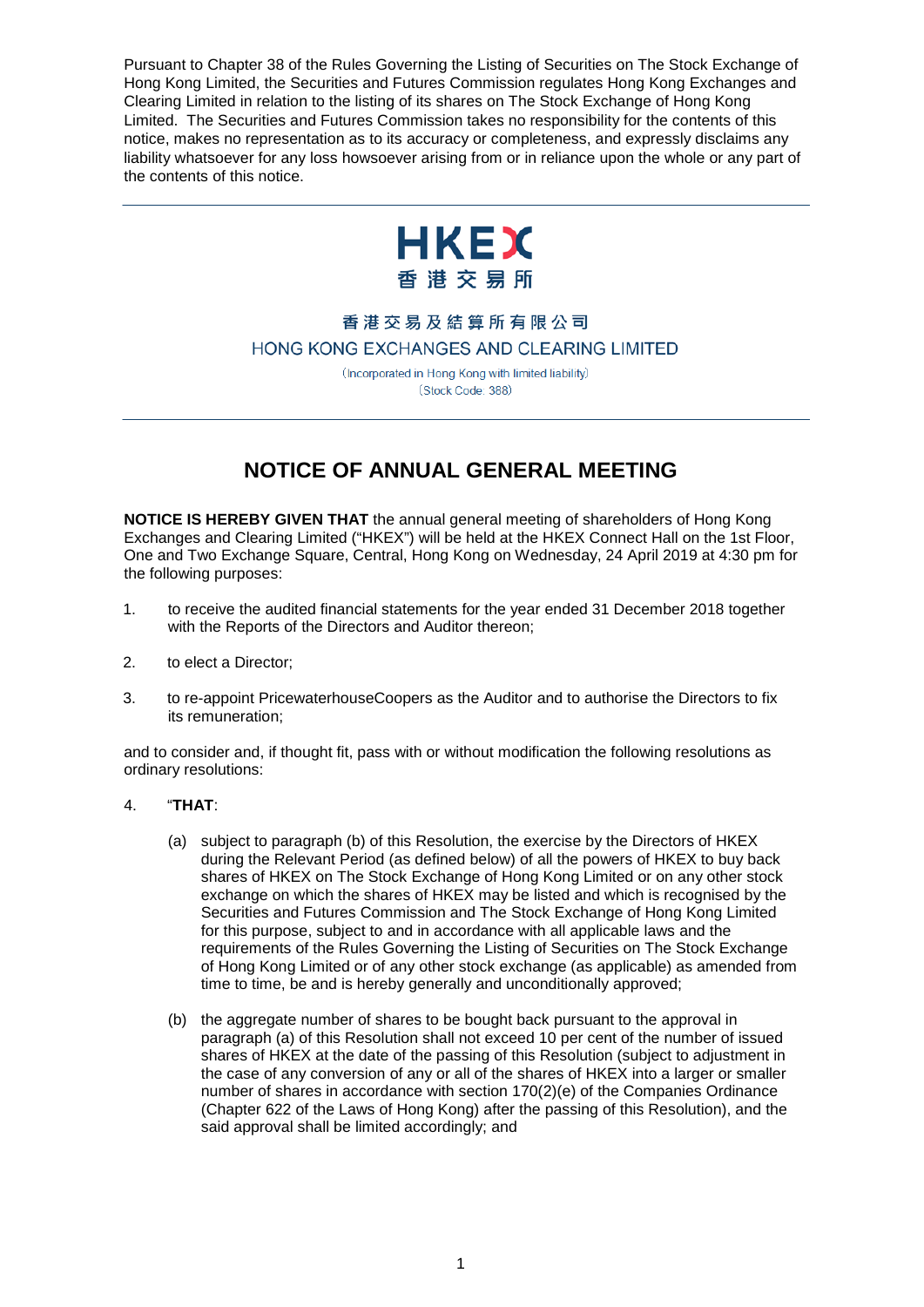(c) for the purposes of this Resolution:

"Relevant Period" means the period from the passing of this Resolution until the earlier of:

- $(i)$  the conclusion of the next annual general meeting of HKEX;
- (ii) the expiry of the period within which the next annual general meeting of HKEX is required by law to be held; and
- (iii) the passing of an ordinary resolution by shareholders of HKEX in general meeting revoking or varying the authority given to the Directors of HKEX by this Resolution."

### 5. "**THAT**:

- (a) subject to : (i) compliance with the prevailing requirements of the Rules Governing the Listing of Securities on The Stock Exchange of Hong Kong Limited; and (ii) paragraphs (b) and (c) of this Resolution, the exercise by the Directors of HKEX during the Relevant Period (as defined below) of all the powers of HKEX to allot, issue and deal with additional shares of HKEX, to grant rights to subscribe for, or convert any security into, shares in HKEX (including the issue of any securities convertible into shares, or options, warrants or similar rights to subscribe for any shares) and to make or grant offers, agreements and options which would or might require the exercise of such power(s) during or after the end of the Relevant Period, be and is hereby generally and unconditionally approved;
- (b) other than in respect of an Excluded Issue (as defined below), the aggregate number of shares allotted or agreed conditionally or unconditionally to be allotted (whether pursuant to an option or otherwise) by the Directors of HKEX pursuant to the approval in paragraph (a) of this Resolution shall not exceed 10 per cent of the number of issued shares of HKEX at the date of the passing of this Resolution (subject to adjustment in the case of any conversion of any or all of the shares of HKEX into a larger or smaller number of shares in accordance with section 170(2)(e) of the Companies Ordinance (Chapter 622 of the Laws of Hong Kong) after the passing of this Resolution);
- (c) other than in respect of an Excluded Issue (as defined below), any shares of HKEX to be allotted and issued (whether wholly or partly for cash or otherwise) pursuant to the approval in paragraph (a) of this Resolution shall not be at a discount of more than 10 per cent of the Benchmarked Price (as defined below) of such shares of HKEX; and
- (d) for the purposes of this Resolution:

"Benchmarked Price" means the higher of:

- (i) the closing price of the shares of HKEX as quoted on The Stock Exchange of Hong Kong Limited on the date of the agreement involving the relevant proposed issue of shares of HKEX; and
- (ii) the average closing price as quoted on The Stock Exchange of Hong Kong Limited of the shares of HKEX for the 5 trading days immediately preceding the earlier of the date: (A) of announcement of the transaction or arrangement involving the relevant proposed issue of shares of HKEX, (B) of the agreement involving the relevant proposed issue of shares of HKEX and (C) on which the price of shares of HKEX that are proposed to be issued is fixed.

"Excluded Issue" means:

.

- (i) a Rights Issue (as defined in this paragraph (d));
- (ii) any scrip dividend or similar arrangement pursuant to the Articles of Association of HKEX from time to time; or
- (iii) the exercise of rights of subscription or conversion under the terms of any options, warrants or similar rights granted by HKEX or any securities which are convertible into shares of HKEX.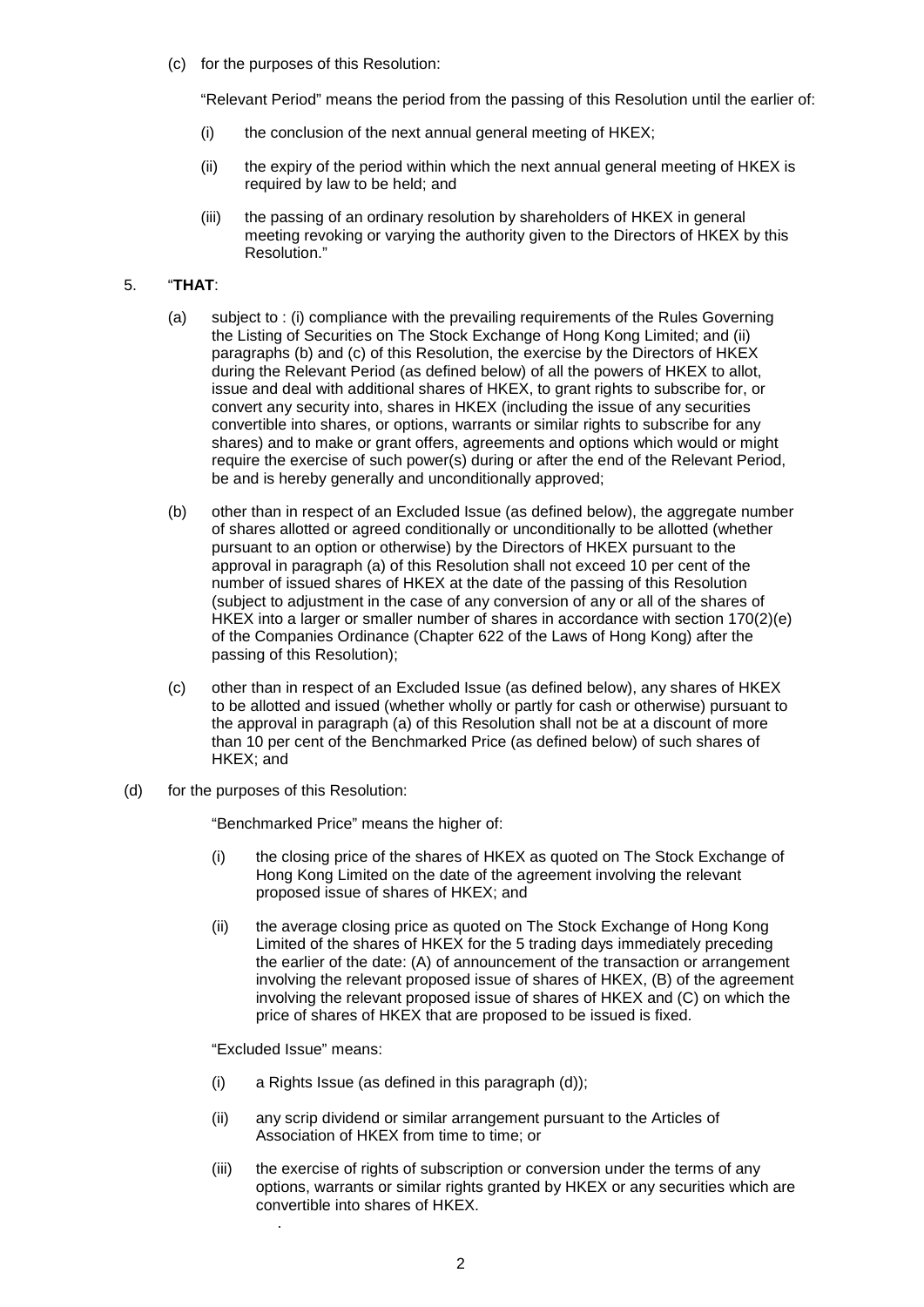"Relevant Period" means the period from the passing of this Resolution until the earlier of:

- (i) the conclusion of the next annual general meeting of HKEX;
- (ii) the expiry of the period within which the next annual general meeting of HKEX is required by law to be held; and
- (iii) the passing of an ordinary resolution by shareholders of HKEX in general meeting revoking or varying the authority given to the Directors of HKEX by this Resolution.

"Rights Issue" means an offer of shares of HKEX or an issue of options, warrants or other securities giving the right to subscribe for shares of HKEX, open for a period fixed by the Directors of HKEX to holders of shares of HKEX on the register of members on a fixed record date in proportion to their then holdings of such shares of HKEX (subject to such exclusions or other arrangements as the Directors of HKEX may deem necessary or expedient in relation to fractional entitlements or having regard to any restrictions or obligations under the laws of, or the requirements of any recognised regulatory body or any stock exchange in, any territory outside Hong Kong)."

- 6(a). **"THAT** until shareholders of HKEX in general meeting otherwise determine, remuneration of HK\$3,300,000 and HK\$850,000 respectively be payable to the Chairman and each of the other Non-executive Directors of HKEX for the period from the conclusion of each annual general meeting of HKEX to the conclusion of the annual general meeting of HKEX to be held in the immediately following year, provided that such remuneration be payable in proportion to the period of service if the Chairman or a Non-executive Director has not served the entire period."
- 6(b). "**THAT** until shareholders of HKEX in general meeting otherwise determine, remuneration of (i) HK\$250,000 and HK\$160,000 respectively be payable to the chairman and each of the other members in respect of each committee that such person is the chairman or member (excluding executive Director, if any) of the Audit Committee, Executive Committee, Investment Advisory Committee, Remuneration Committee and Risk Committee of HKEX, and (ii) HK\$200,000 and HK\$160,000 respectively be payable to the chairman and each of the other members in respect of each committee that such person is the chairman or member (excluding executive Director, if any) of the Corporate Social Responsibility Committee, and Nomination and Governance Committee of HKEX, for the period from the conclusion of each annual general meeting of HKEX to the conclusion of the annual general meeting of HKEX to be held in the immediately following year, provided that such remuneration be payable in proportion to the period of service if a committee member has not served the entire period."

#### By Order of the Board **HONG KONG EXCHANGES AND CLEARING LIMITED Joseph Mau** Group Company Secretary

Hong Kong, 20 March 2019

Notes:

- (1) An eligible shareholder is entitled to appoint one or more proxies to attend, speak and vote in his/her stead at the above meeting (or at any adjournment of it) provided that each proxy is appointed to exercise the rights attached to a different share or shares held by the shareholder. The proxy does not need to be a shareholder of HKEX.
- (2) Where there are joint registered holders of any shares, any one of such persons may vote at the above meeting (or at any adjournment of it), either personally or by proxy, in respect of such shares as if he/she were solely entitled thereto but the vote of the senior holder who tenders a vote, whether in person or by proxy, will be accepted to the exclusion of the vote(s) of the other joint holders and, for this purpose, seniority shall be determined by the order in which the names stand in the register of members of HKEX in respect of the relevant joint holding.